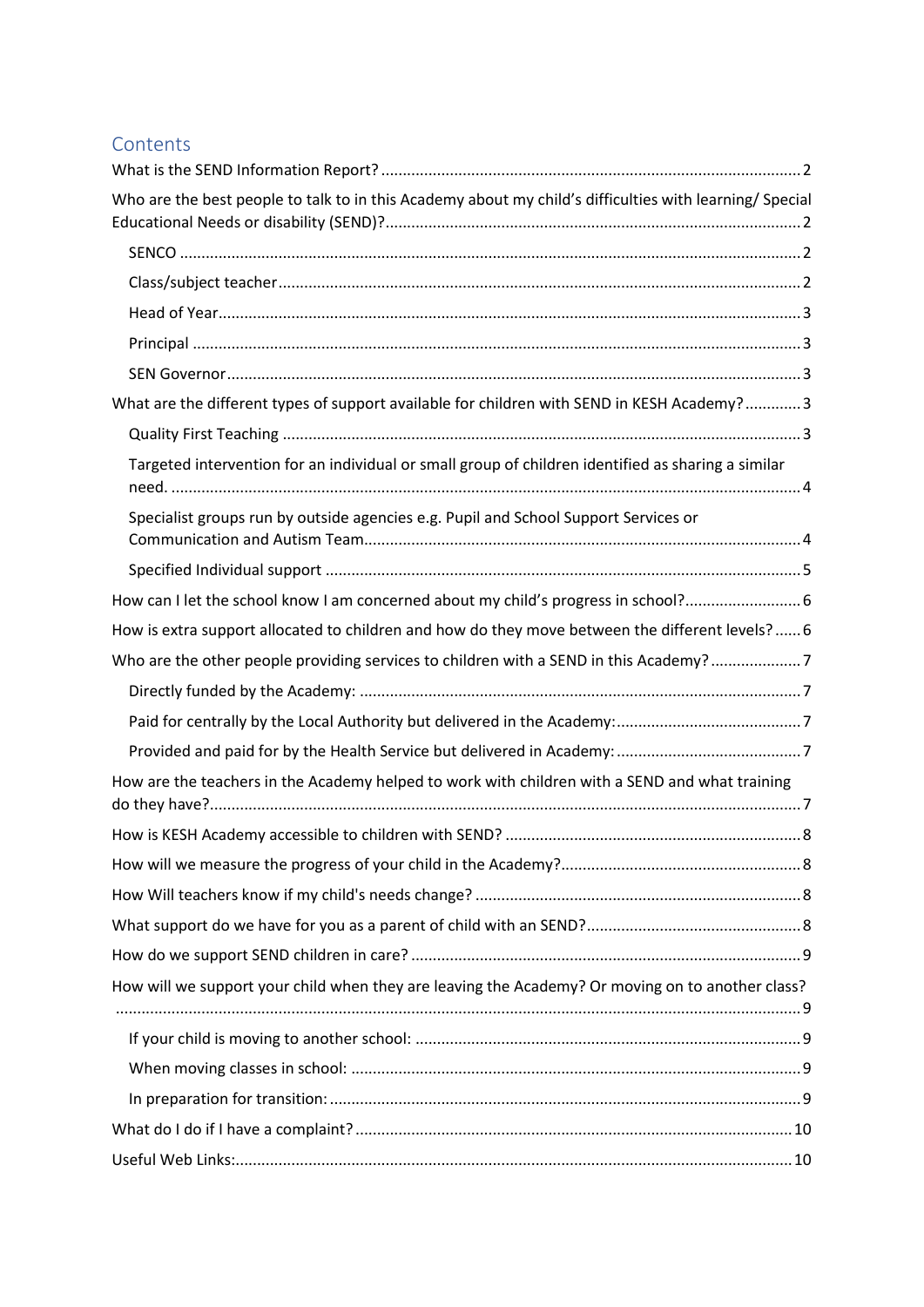### <span id="page-1-0"></span>What is the SEND Information Report?

All Birmingham schools have a similar approach to meeting the needs of pupils with Special Educational Needs and are supported by the Local Authority to ensure that all pupils, regardless of their specific needs, make the best possible progress in school. For further information about the Birmingham 'local offer' for children with Special Educational Needs or disability (SEND) you can visit *[http://www.localofferbirmingham.co.uk/](http://www.google.com/url?q=http%3A%2F%2Fwww.localofferbirmingham.co.uk%2F&sa=D&sntz=1&usg=AFQjCNET-A9MYyI2_liAUzTl1bkJ-ykQkw)*

All schools are supported to be as inclusive as possible, with the needs of pupils with a Special Educational Need/s being met in a mainstream setting wherever possible, where families want this to happen.

# <span id="page-1-1"></span>Who are the best people to talk to in this Academy about my child's difficulties with learning/ Special Educational Needs or disability (SEND)?

<span id="page-1-2"></span>**SENCO** (Lucy Jensen) Responsible for:

> o Coordinating all the support for children (including LAC 'Looked After Children') with special educational needs or disabilities (SEND) and developing the Academy's SEND Policy to make sure all children get a consistent, high quality response to meeting their needs in school.

Ensuring that you are:

- o Involved in supporting your child's learning
- $\circ$  Kept informed about the support your child is getting
- $\circ$  Involved in reviewing how they are doing
- o Liaising with all the other people who may be coming into school to help support your child's learning e.g. Pupil and School Support Services, Communication Autism Team Educational Psychology Service etc...
- o Updating the Academy's SEND Provision Plan (a system for ensuring all the SEND needs of pupils in this school are known) and making sure that there are excellent records of your child's progress and needs.
- $\circ$  Providing specialist support for teachers and support staff in the Academy so they can help children with SEND in the Academy achieve the best progress possible.

<span id="page-1-3"></span>**Class/subject teacher**

Responsible for: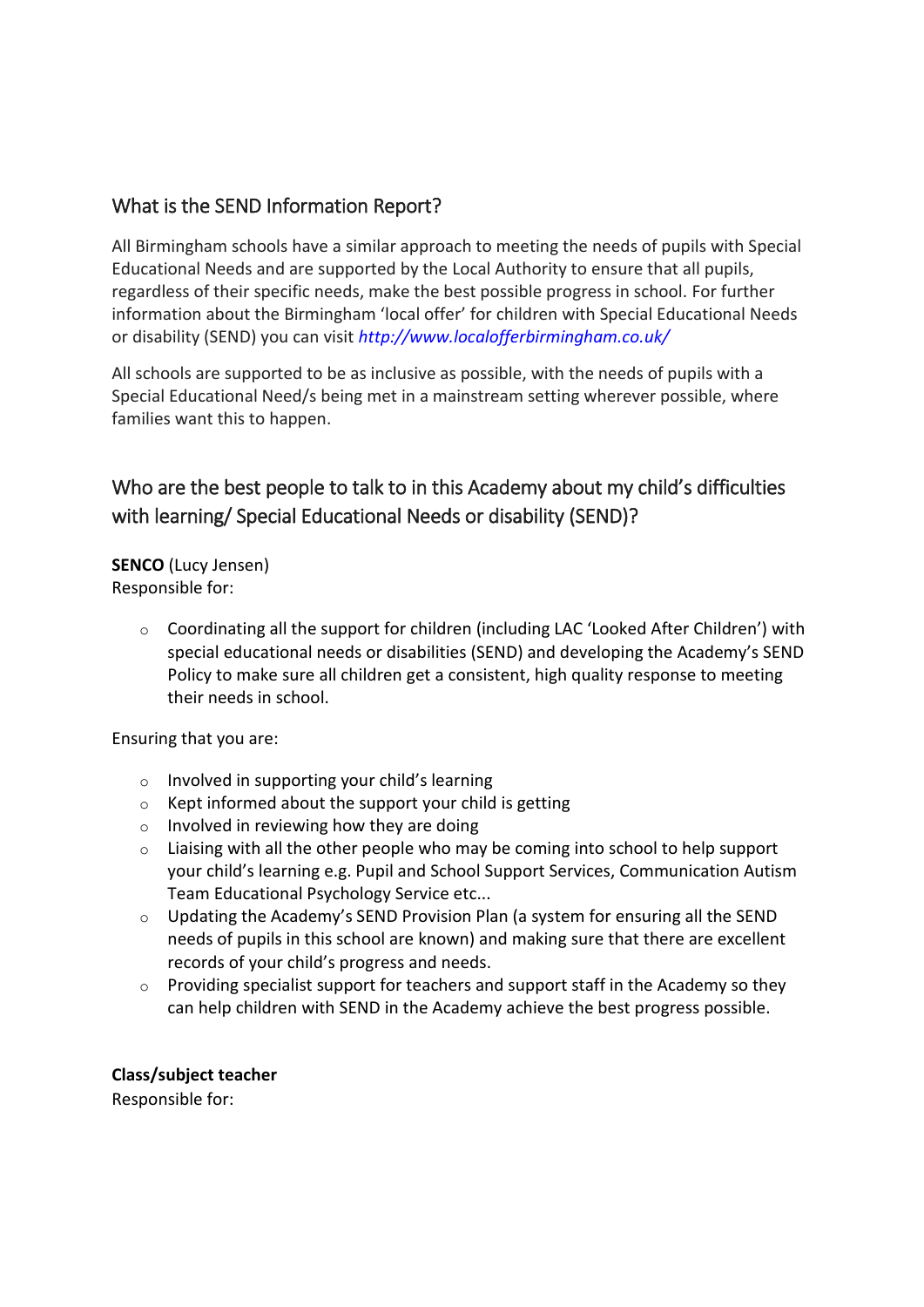- $\circ$  Checking on the progress of your child and identifying, planning and delivering any additional help your child may need (this could be things like targeted work, additional support) and letting the SENCO know as necessary.
- o Contributing to the review of your child's personal achievement profile.
- o Ensuring that all staff working with your child in school are helped to deliver the planned work/programme for your child, so they can achieve the best possible progress. This may involve the use of additional adults, outside specialist help and specially planned work and resources.
- o Ensuring that the school's SEND Policy is followed in their classroom and for all the pupils they teach with any SEND.

#### <span id="page-2-0"></span>**Head of Year**

Responsible for:

- $\circ$  Maintaining an academic and pastoral overview of all aspects of your child's education.
- $\circ$  Celebrating your child's achievements and intervening where necessary to address barriers to achievement.
- $\circ$  Give responsibility to your child's Form Tutor to ensure that your child is properly addressed and equipped for school.

#### <span id="page-2-1"></span>**Principal**

Responsible for:

- $\circ$  The day to day management of all aspects of the Academy, this includes the support for children with SEND.
- o She will give responsibility to the SENCO and class teachers but is still responsible for ensuring that your child's needs are met.
- $\circ$  She must make sure that the Governing Body is kept up to date about any issues in the Academy relating to SEND.

#### <span id="page-2-2"></span>**SEN Governor**

Responsible for:

 $\circ$  Making sure that the necessary support is made for any child who attends the Academy who has SEND.

# <span id="page-2-3"></span>What are the different types of support available for children with SEND in KESH Academy?

#### <span id="page-2-4"></span>**Quality First Teaching**

Class teacher input via excellent targeted classroom teaching also known as 'Quality First Teaching.'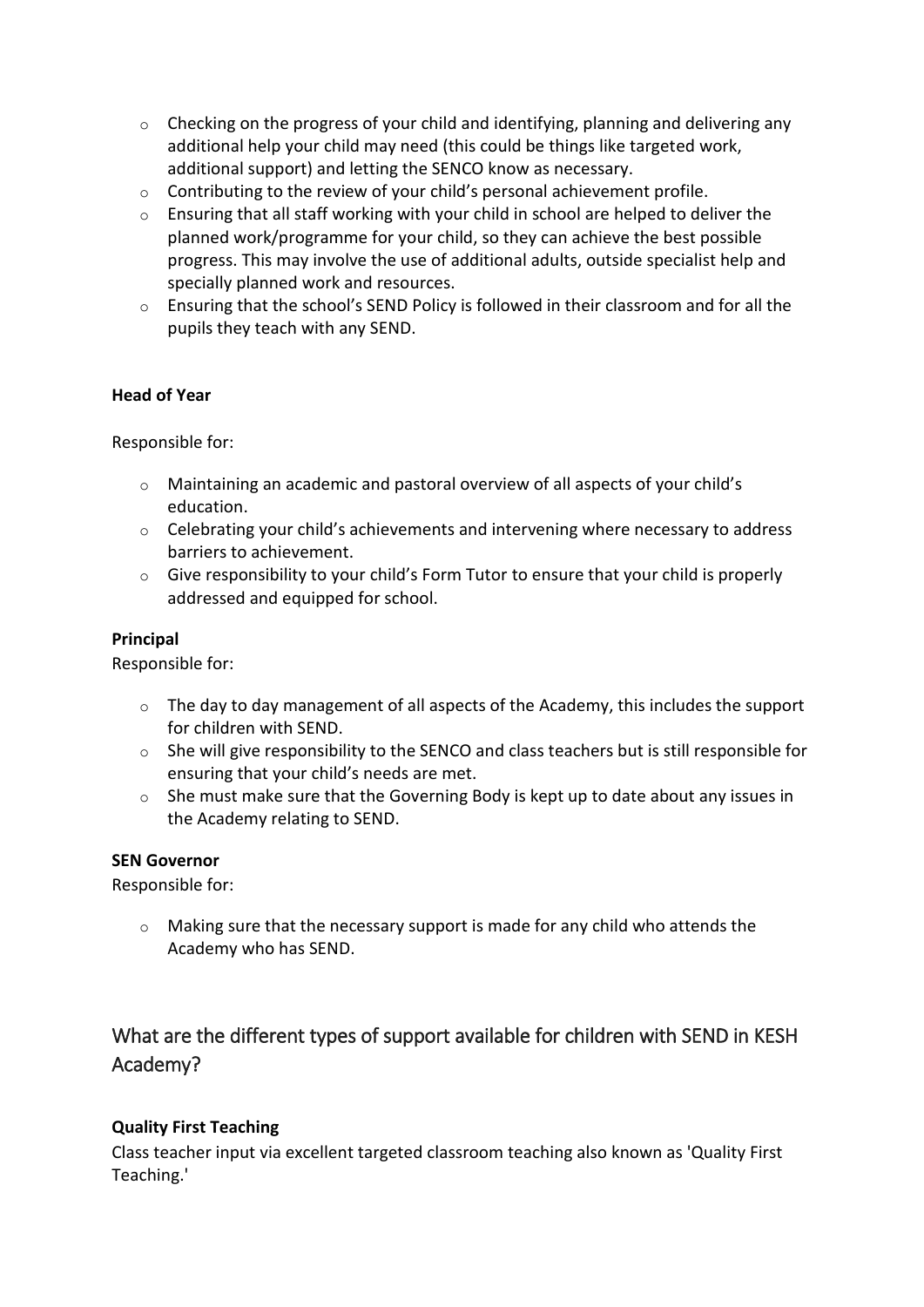For your child this would mean:

- $\circ$  That the teacher has the highest possible expectations for your child and all pupils in their class.
- o That all teaching is based on building on what your child already knows, can do and can understand.
- $\circ$  Different ways of teaching are in place so that your child is fully involved in learning in class. This may involve things like using more practical learning.
- o Specific strategies (which may be suggested by the SENCO or outside staff) are in place to support your child to learn.
- o Your child's teacher will have carefully checked on your child's progress and will have decided that your child has gap in their understanding/learning and needs some extra support to help them make the best possible progress.

All children in the Academy should be getting this as a part of excellent classroom practice when needed.

#### <span id="page-3-0"></span>**Targeted intervention for an individual or small group of children identified as sharing a similar need.**

This may be:

- $\circ$  Run in the classroom or outside.
- $\circ$  Run by a teacher, Teaching assistant, Graduate assistant or learning mentor who has had training to run these groups.

For your child this would mean:

- o They will engage in group sessions with specific targets to help him/her to make more progress.
- $\circ$  This type of support is available for any child who has specific gaps in their understanding of a subject/area of learning.

#### <span id="page-3-1"></span>**Specialist groups run by outside agencies e.g. Pupil and School Support Services or Communication and Autism Team**

SEND: Where outside agencies have been engaged by the Academy. This means they have been identified by the class teacher/SENCO as needing some extra specialist support in Academy from a professional outside the Academy. This may be from:

- $\circ$  Local Authority central services such as the ASC Outreach Team (Communication and Autism Team)) or Sensory Service (for students with a hearing or visual need)
- $\circ$  Outside agencies such as the Speech and Language therapy (SALT) Service or Educational Psychologists.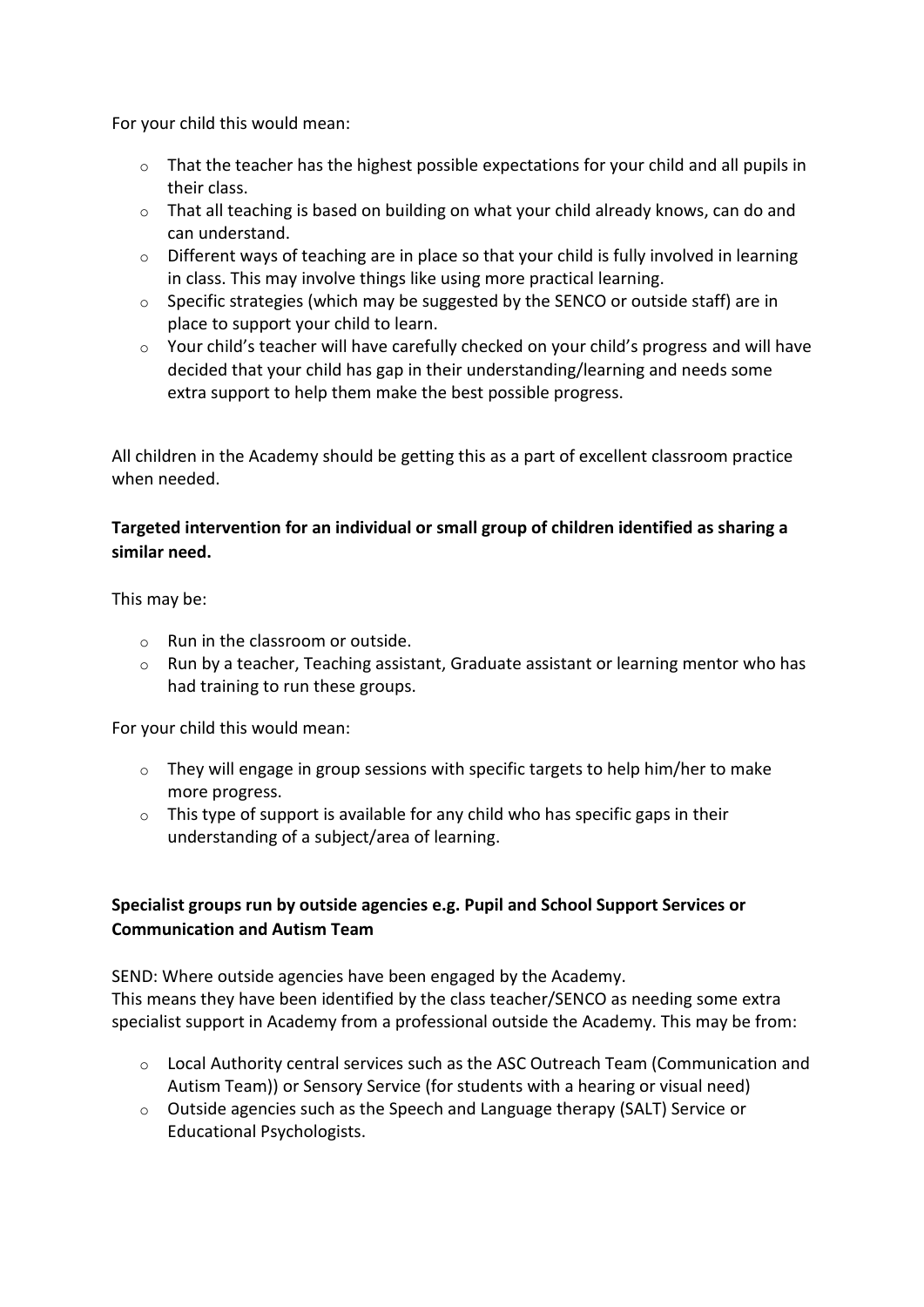For your child this would mean:

- $\circ$  Your child will have been identified by the subject teacher/SENCO (or you will have raised your worries) as needing more specialist input instead of or in addition to quality first teaching and intervention groups.
- o You will be asked to come to a meeting to discuss your child's progress and help plan possible ways forward.
- $\circ$  You may be asked to give your permission for the school to refer your child to a specialist professional e.g. Educational Psychologist. This will help the school and yourself understand your child's particular needs better and be able to support them better in the Academy.

The specialist professional will work with your child to understand their needs and make recommendations, which may include:

- o Making changes to the way your child is supported in class e.g. some individual support or changing some aspects of teaching to support them better:
- o Support to set better targets which will include their specific expertise
- $\circ$  A group run by Academy staff under the guidance of the outside professional e.g. a social skills group
- $\circ$  A group or individual work with outside professional

The Academy may suggest that your child needs some individual support in school. They will tell you how the support will be used and what strategies will be put in place.

This type of support is available for children with specific barriers to learning that cannot be overcome through Quality First Teaching and intervention groups.

#### <span id="page-4-0"></span>**Specified Individual support**

This is usually provided via a locally funded Provision Plan (SSPP), Education, Health and Care Plan (EHCP). This means your child will have been identified by the subject teacher/SENCO as needing a higher level of intervention, which cannot be provided from the budget available to the Academy.

Usually your child will also need specialist support in the Academy from a professional outside the Academy. This may be from:

- $\circ$  Local Authority central services such as the ASC Outreach Team (Communication and Autism Team) or Sensory Service (for students with a hearing or visual need)
- $\circ$  Outside agencies such as the Speech and Language therapy (SALT) Service or Educational Psychology Service (EPS)

For your child this would mean: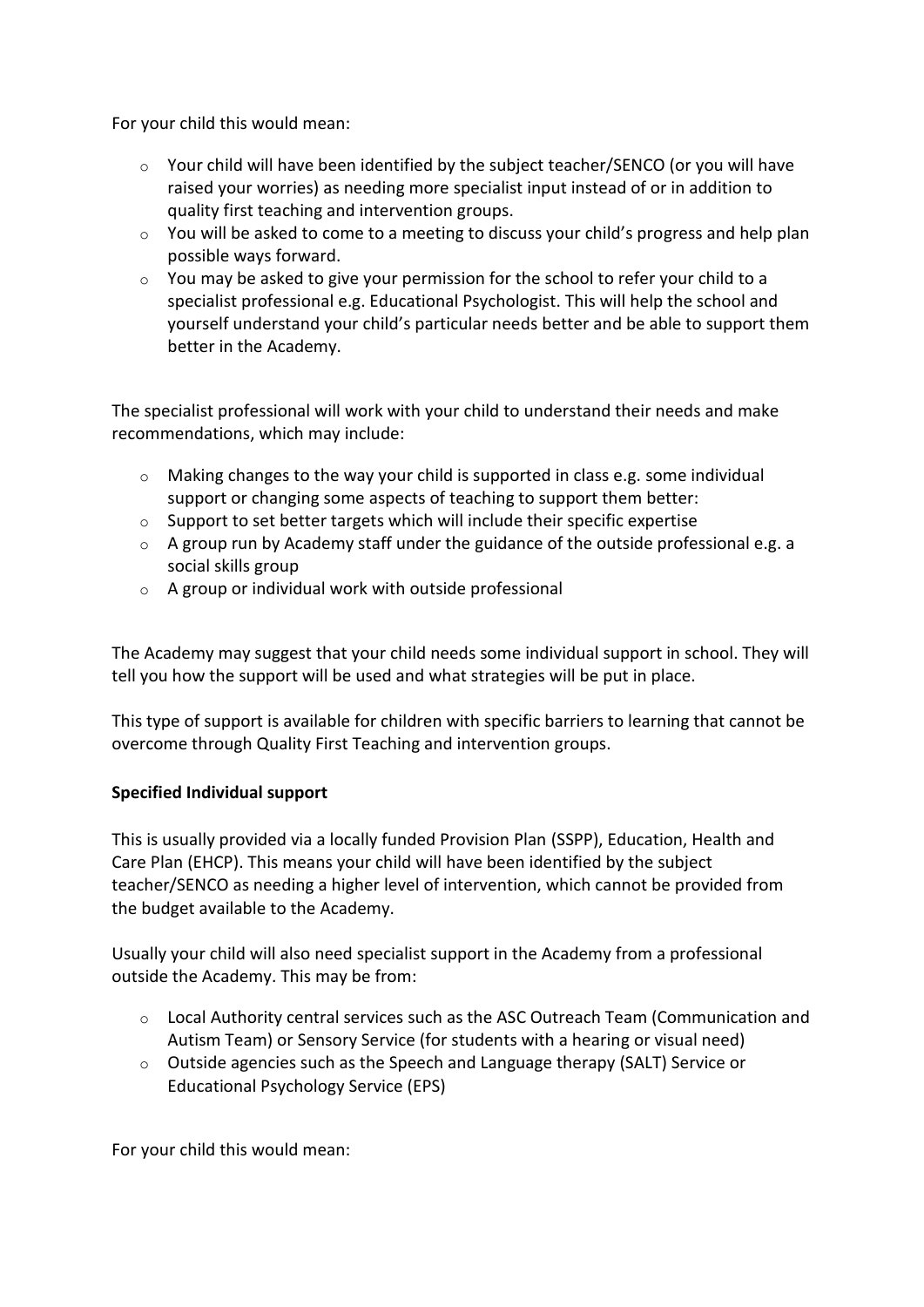- $\circ$  The school (or you) can request that the Local Authority carry out a statutory assessment of your child's needs. This is a legal process which sets out the amount of support that will be provided for your child.
- $\circ$  After the Academy have sent in the request to the Local Authority (with a lot of information about your child, including some from you), they will decide whether they think your child's needs (as described in the paperwork provided), seem complex enough to need a statutory assessment. If this is the case they will ask you and all professionals involved with your child to write a report outlining your child's needs. If they do not think your child needs this, they will ask the school to continue supporting your child with involvement from outside agencies.
- $\circ$  After the reports have all been sent in the Local Authority will decide if your child's needs warrant this level of support in the Academy to make good progress. If this is the case they will write an Educational Health Care Plan. If this is not the case, they will ask the Academy to continue with the support as present and also set up a meeting in the Academy to ensure a plan is in place to ensure your child makes as much progress as possible.
- $\circ$  The EHC Plan will outline the number of hours of individual/small group support your child will receive from the LA and how the support should be used and what strategies must be put in place. It will also have long and short term goals for your child.
- $\circ$  The additional adult may be used to support your child with whole class learning, run individual programmes or run small groups including your child.

This type of support is available for children whose learning needs are:

- o More severe, complex or lifelong
- o Time costly for staff involved supporting the child

# <span id="page-5-0"></span>How can I let the school know I am concerned about my child's progress in school?

- $\circ$  If you have concerns about your child's progress we would welcome a personal conversation to listen to your concerns. Ideally, you can contact the individual subject teacher or even your child's Form Tutor.
- $\circ$  If you are not happy that the concerns are being managed and that your child is still not making progress you should speak to the SENCO. Only in very rare cases should it be necessary to contact the Principal direct.
- $\circ$  If you are still not happy you can speak to the school SEND Governor.

# <span id="page-5-1"></span>How is extra support allocated to children and how do they move between the different levels?

- o The school budget includes money for supporting children with SEND.
- o The Principal decides on the budget for Special Educational Needs and Disabilities in consultation with the school governors, on the basis of needs in the school.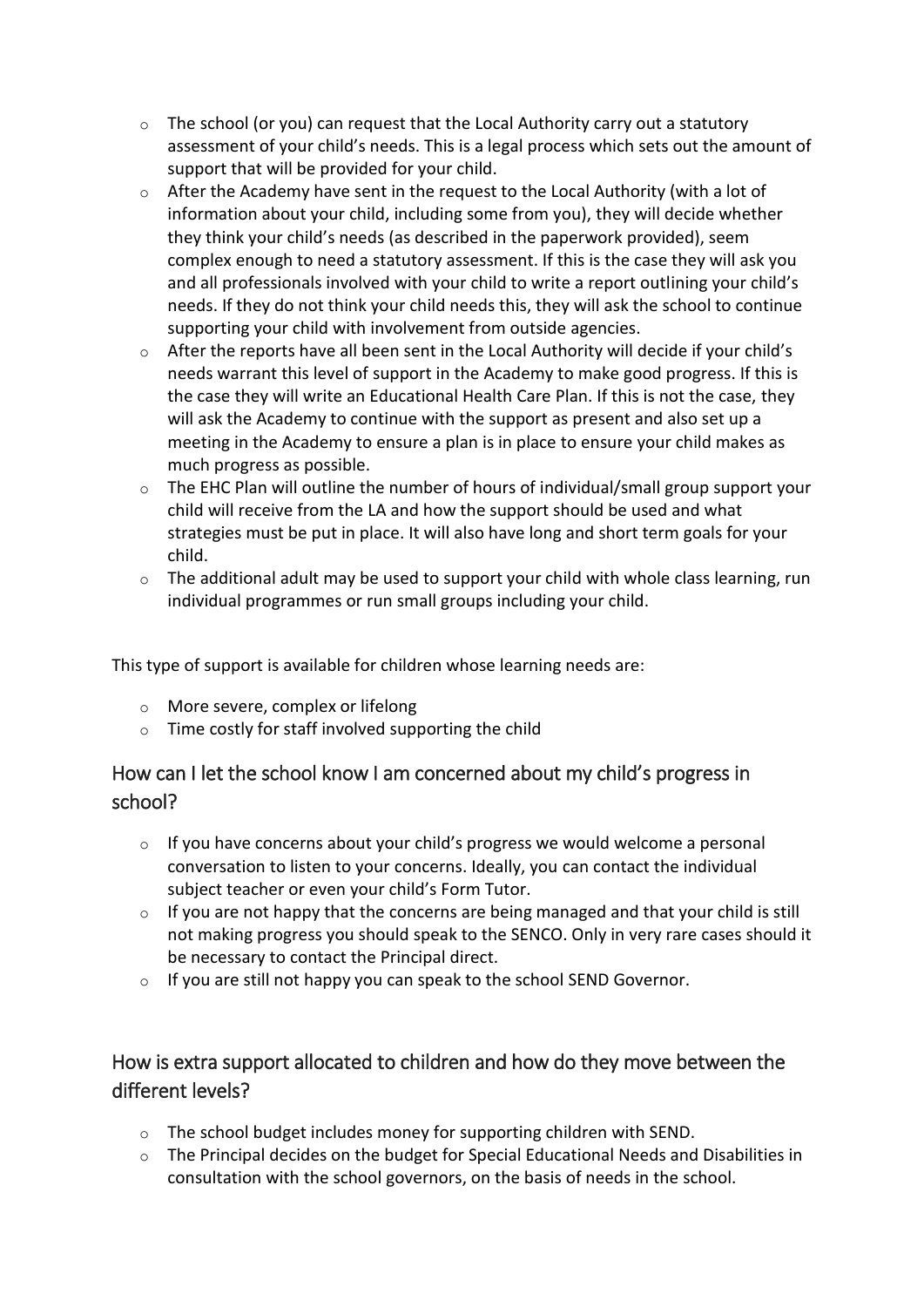- $\circ$  The Principal and the SENCO discuss all the information they have about SEND in the school, including:
- $\circ$  The children getting extra support already
- o The children needing extra support
- $\circ$  The children who have been identified as not making as much progress as would be expected and decide what resources/training and support is needed.
- o All resources/training and support are reviewed regularly and changes made as needed.

# <span id="page-6-0"></span>Who are the other people providing services to children with a SEND in this Academy?

#### <span id="page-6-1"></span>**Directly funded by the Academy:**

- o SENCO
- o 2 Teaching Assistants and 4 Graduate Assistants
- o Family Liaison Officer
- o School councillor
- o Learning mentor
- o Pastoral Interventions lead

#### <span id="page-6-2"></span>**Paid for centrally by the Local Authority but delivered in the Academy:**

- o Autism Outreach Service (Communication and Autism Team)
- o Educational Psychology Service
- o Sensory Service for children with visual or hearing needs
- o Pupil Support Services
- $\circ$  Speech and Language Therapy (provided by Health but paid for by the Local Authority).

#### <span id="page-6-3"></span>**Provided and paid for by the Health Service but delivered in Academy:**

- o School Nurse
- o Occupational Therapy
- o Physiotherapy

# <span id="page-6-4"></span>How are the teachers in the Academy helped to work with children with a SEND and what training do they have?

- $\circ$  The SENCO job is to support the class teacher in planning for children with SEND.
- o The school has a training plan for all staff to improve the teaching and learning of children including those with SEND. This includes whole Academy training on SEND issues such as ASC.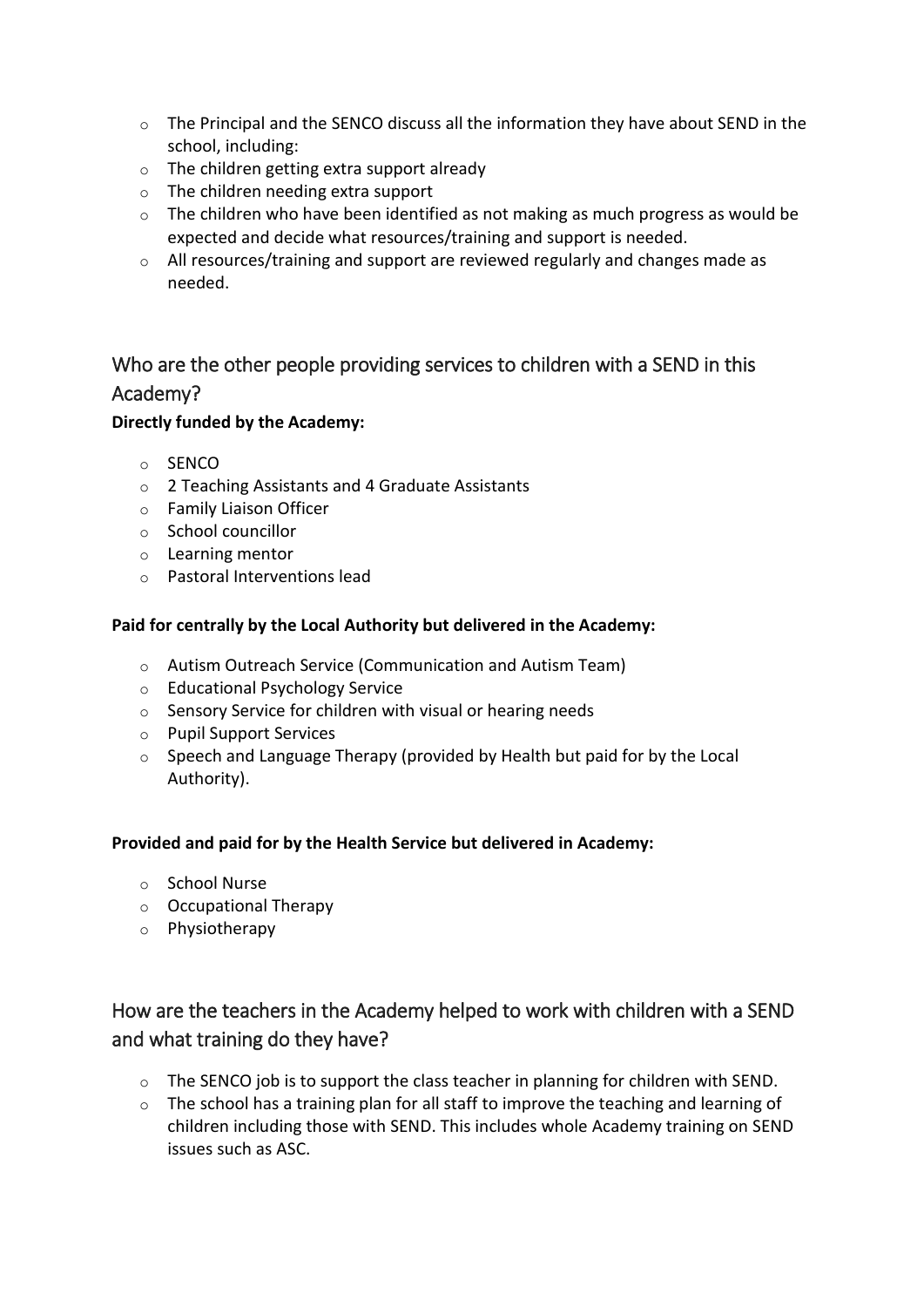$\circ$  Individual teachers and support staff attend training courses run by outside agencies that are relevant to the needs of specific children in their class e.g. from the ASC Outreach service.

## <span id="page-7-0"></span>How is KESH Academy accessible to children with SEND?

- o All areas of the Academy building are accessible to children with physical disabilities.
- o We ensure that equipment used is accessible to all children regardless of their needs.
- $\circ$  After school provision is accessible to all children including those with SEND.
- o Extra-curricular activities are accessible for children with SEND.

### <span id="page-7-1"></span>How will we measure the progress of your child in the Academy?

- o Your child's progress is continually monitored by their subject teacher.
- $\circ$  Their progress is reviewed termly in all subjects.
- $\circ$  For children where outside agencies are involved there will be personalised tracking reviewed at least once per year with your involvement, leading into a plan for the subsequent school year.
- $\circ$  The progress of children with a statement of EHC Plan is formally reviewed at an Annual Review with all adults involved with the child's education.
- o The Head of Year and SENCO will also check that your child is making good progress within any individual work and in any group that they take part in.

### <span id="page-7-2"></span>How Will teachers know if my child's needs change?

- o We use KS2 data as a baseline for students to monitor progress.
- $\circ$  On arrival at KESH Academy all pupils are tested for their reading ages and spelling ages to ensure all additional support is given.
- $\circ$  If your child's teacher has a concern there is a referral system in place in the academy
- $\circ$  If the referral system highlights that your child needs extra support you will be notified and invited to discuss this.

## <span id="page-7-3"></span>What support do we have for you as a parent of child with an SEND?

- o The Head of Year is regularly available to discuss your child's progress or any concerns you may have and to share information about what is working well at home and in the Academy so similar strategies can be used.
- $\circ$  The SENCO is available to meet with you to discuss your child's progress or any concerns/worries you may have.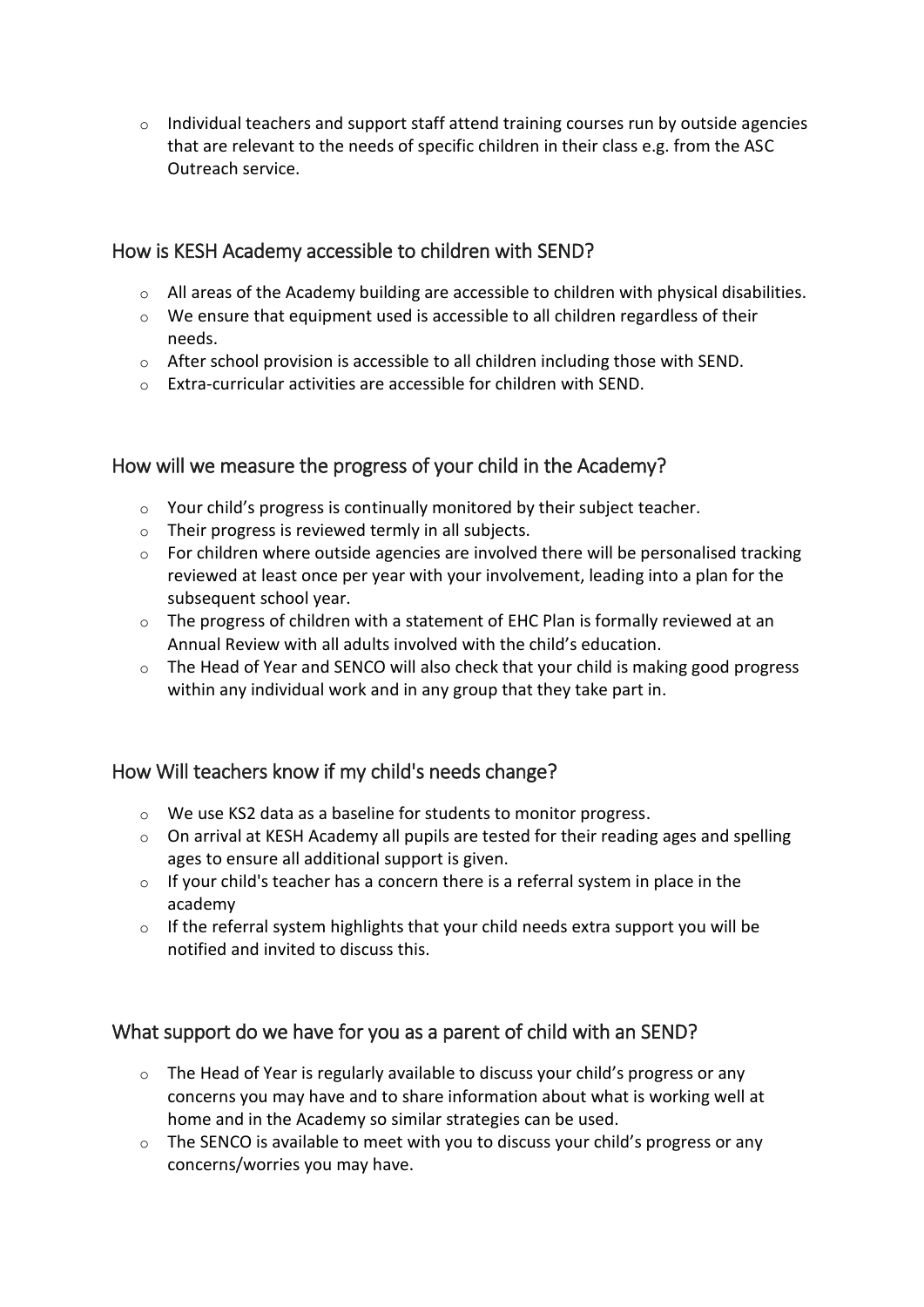- $\circ$  All information from outside professionals will be discussed with you with the person involved directly, or where this is not possible, in a report.
- o Homework will be adjusted as needed to your child's individual needs.
- $\circ$  Student profile's are in place for students needing several layers of support.
- o Parents are invited to an profile review meeting at least twice a year.

### <span id="page-8-0"></span>How do we support SEND children in care?

- $\circ$  The academy recognises the issues a SEN child in care may encounter: We endeavour to treat all children equally.
- o SEN children in care are entitled to the same level of support as other SEN children.
- o The academy and the SENCO will work collaboratively with carers and social workers when necessary.
- o A SEND representative will attend PEP meetings when required.

## <span id="page-8-1"></span>How will we support your child when they are leaving the Academy? Or moving on to another class?

We recognise that transitions can be difficult for a child with SEND and take steps to ensure that any transition is a smooth as possible.

#### <span id="page-8-2"></span>**If your child is moving to another school:**

- $\circ$  We will contact the school SENCO and ensure they know about any special arrangements or support that need to be made for your child.
- $\circ$  We will make sure that all records about your child are passed on as soon as possible.

#### <span id="page-8-3"></span>**When moving classes in school:**

 $\circ$  Information will be passed on to the new subject teacher IN ADVANCE and in most cases, a planning meeting will take place with the new teacher.

#### <span id="page-8-4"></span>**In preparation for transition:**

- o The SENCO will have direct involvement in the Primary Transition Day, liaising beforehand with the Primary SENCO to discuss the specific needs of your child, and the specialist session for students with an ASD, as appropriate.
- $\circ$  Your child will take part in focused learning about aspects of transition to support their understanding of the changes ahead.

To assist in preparing for life beyond KESH Academy we have an experienced Careers Advisor able to explore with your child a range of pathways into employment, training or higher education